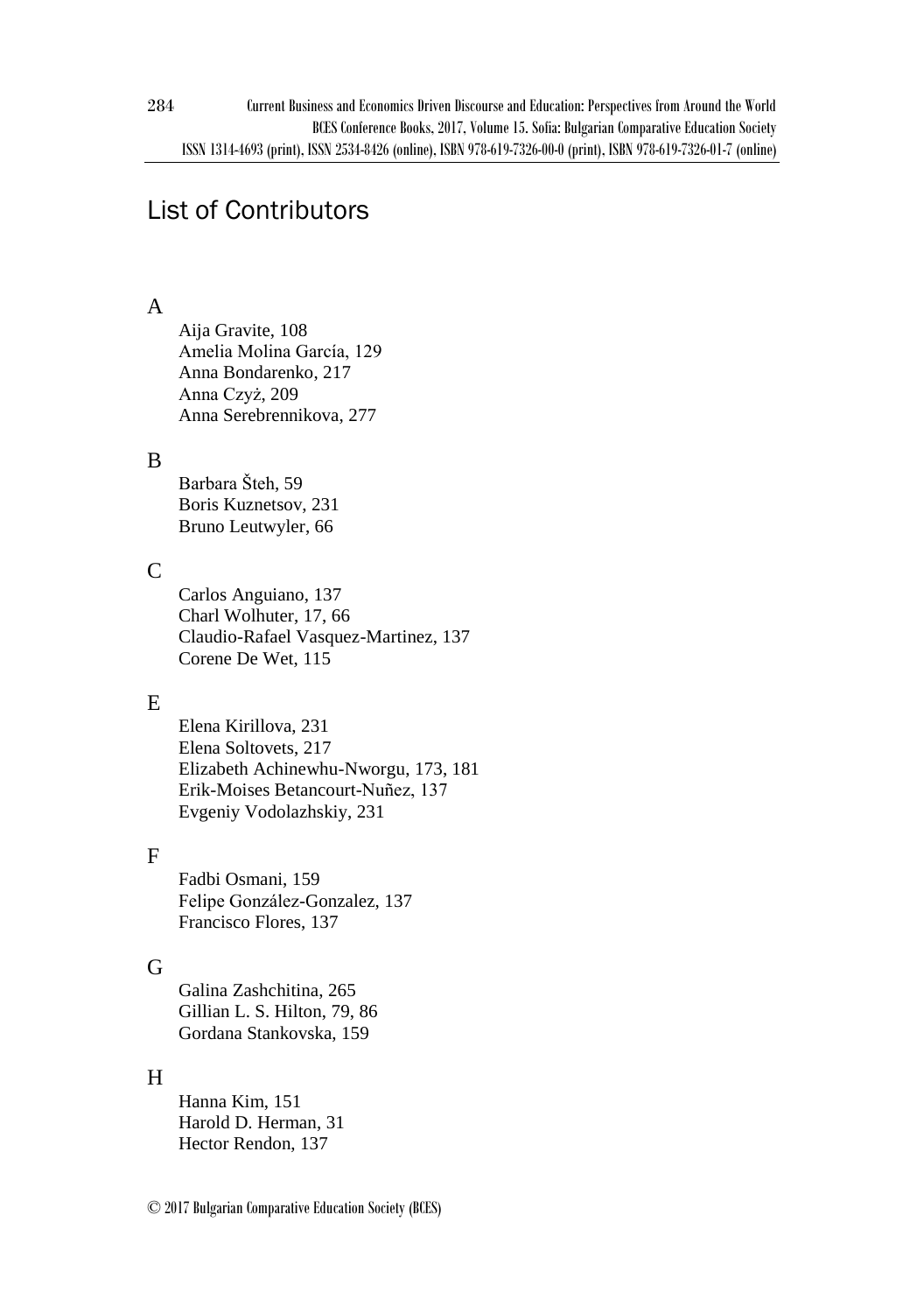# I

Ileana Casasola Pérez, 52 , 167 Intra Lūce, 245 Irina Bobyleva , 257

#### J

Jana Kalin, 59 Joaquín Torres -Mata, 137 Johannes L van der Walt, 10, 24 Jorge Chavoya, 137 Jorge Hernández Márquez , 167 José Antonio Sáenz Melo , 129 José Luis H. Andrade Lara, 129 Josefina Díaz, 137 Jose -Gerardo Cardona -T., 137 Juliana Smith , 202

## $\mathbf{L}$

Ludmila Petrenko, 239 Lynette Jacobs, 195 Lyudmila Dyshaeva, 271

#### M

Marco Aurelio Navarro Leal, 39 María Morfín, 137 María -Ines Álvarez, 137 Miguel Álvarez, 137 Mikhail Korsakov, 224

## N

Natalia Moysyak, 265 Nicholas Sun -keung Pang , 93 Nikolay Popov, 9, 66

## $\Omega$

Obed Mfum -Mensah, 45 Octaviano García Robelo, 52 , 167 Oksana Chigisheva, 217 Olga Zavodilkina , 257

#### P

Peter L. Schneller, 101

#### R

Renata Čepić , 59

BCES Conference Books, 2017, Volume 15